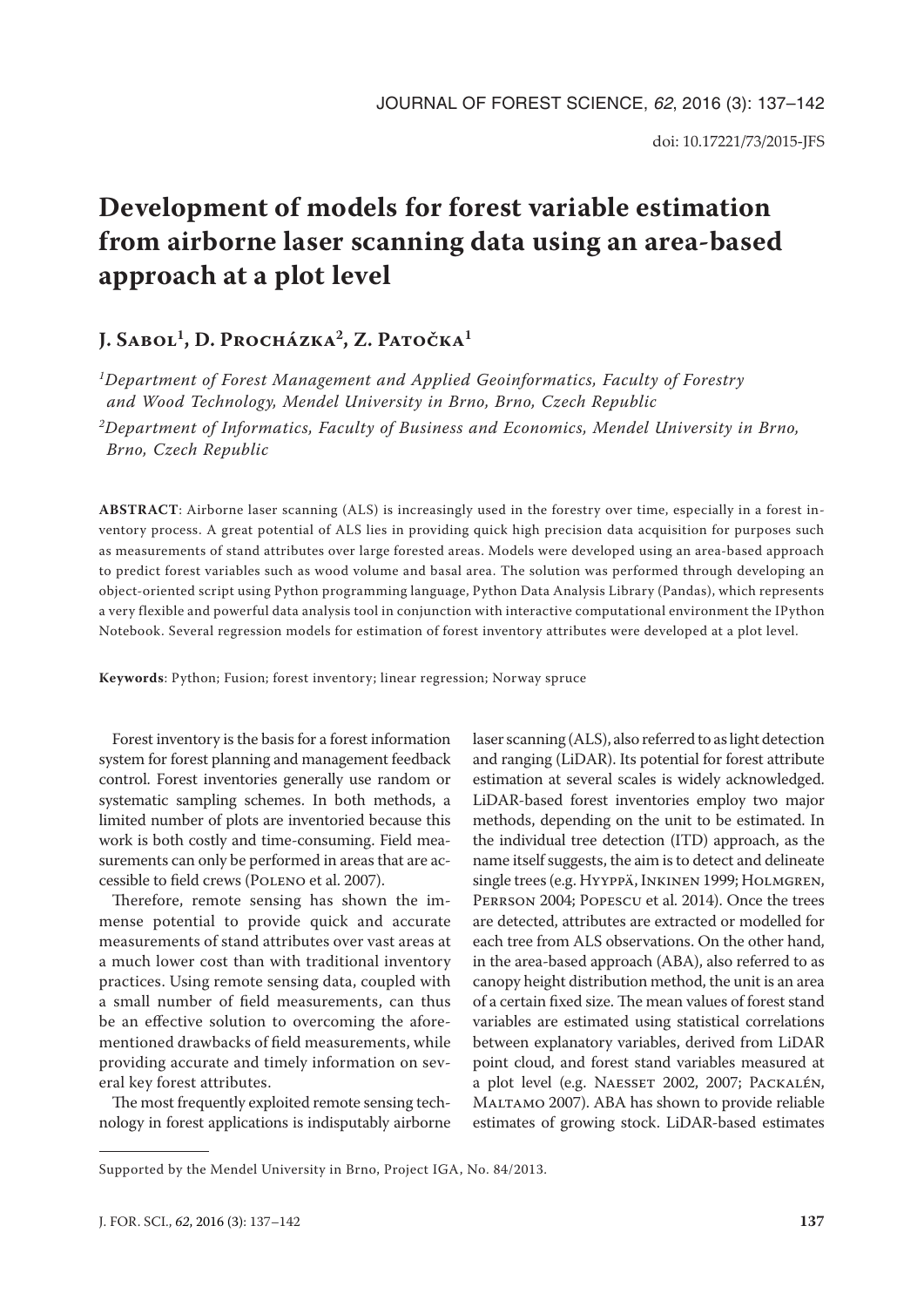for total characteristics are even more accurate than inventory results based on visual assessment and subjective field measurements (Peuhkurinen 2011).

The aim of this study was to develop models of forest stand attributes from ALS data using the latter method. The solution was performed through developing an object-oriented script using Python programming language, Python Data Analysis Library (Pandas, Lambda Foundry, New York, USA; McKinney et al. 2015), which represents a very flexible and powerful data analysis tool in conjunction with interactive computational environment the IPython Notebook (Fernando Peréz, Berkeley, USA; Peréz, Granger 2007).

### **MATERIAL AND METHODS**

**LiDAR data**. High density LiDAR data were collected at the beginning of September 2014 in the territory of the Training Forest Enterprise (TFE) called Masaryk Forest Křtiny. TFE Masaryk Forest Křtiny represents a continuous complex of forest lands linking with the northern edge of Brno, with an area of 10,228 ha. The forests are situated at altitudes ranging from 210 to 575 m a.s.l. and are characterized by a variety of natural conditions. Mapping of this relatively small area, dominated mostly by mixed woods with 46% of coniferous and 54% of deciduous tree species, revealed 116 forest types situated in 4 forest altitudinal zones. Mean annual temperature of 7.5°C and mean annual precipitation of only 610 mm are limiting factors. Topography is very broken with deep-incised valleys and glens, especially those of the Svitava River and the Křtinský potok Brook. The parent rock is composed of granodiorites, Culmian greywackes and limestone. About a third of the TFE area is situated in the Protected Landscape Area of the Moravian Karst. Main local tree species are spruce, pine, larch for conifers and beech and oak for broadleaved species (TFE Masaryk Forest Křtiny, 2002–2008).

Scanning was performed with a Leica ALS70-CM scanner (Leica Geosystems, Heerbrung, Switzerland) mounted on the aircraft OK-EKT Cessna 206 Turbo Stationair (Cessna Aircraft Co., Wichita, USA). The used scanning angle was 24° with an average pulse density of 7.8 pulses/m<sup>2</sup> in the ETRS-89 UTM 33N coordinate system. Filtering and classification of the LiDAR point cloud was performed in TerraSolid TerraScan software (Terrasolid, Helsinky, Finland) for Bentley MicroStation. Consequently, LiDAR data together with field plot data were used for calculating point cloud metrics using

Fusion software (Department of Agriculture, Forest Service, University of Washington, Washington, USA; McGaughey 2014).

**Field plot data**. Field data collection took place from the beginning of the year 2015 in the TFE Masaryk Forest Křtiny in Forest District Habrůvka. 39 circular plots with a radius of 12.62 m were established in spruce dominated sites situated mostly in the 4th forest altitudinal zone and within 3 forest stand groups (35, 41, 45), but prevailing majority pertained to management of nutrient sites of medium altitudes (45). The age of stands ranged from 60 to 130 years, with a predominant proportion of stands older than 100 years.

The centres of sample plots were measured using a Topcon HiPer Pro GNSS receiver (Topcon, Tokyo, Japan) with applied real-time kinematic (RTK) corrections to enhance the precision of the position. The measurement took 20 minutes at 5 second intervals. All the threshold values of GNSS receiver were left at default settings (elevation mask threshold – 5°, signal-to-noise-ratio threshold – 99, dilution of precision threshold – 99). The height of the antenna was 2 meters.

Diameter at breast-height (DBH) was measured for all trees with DBH > 7 cm and heights for each tree. Furthermore, basal area was calculated and volume estimated for each field plot using volume equations according to PETRÁŠ and PAJTÍK (1991).

**Data pre-processing**. Once the coordinates for all plots are available, the last step in the data preparation process consists of subsetting the LiDAR returns that correspond to each field plot. During the subsetting process, LiDAR data are normalized to the ground surface so the returns are expressed in terms of heights above the ground. After subsetting the LiDAR plot equivalents, the last step consists in calculating a set of cloud metrics variables for each of the plots. Metrics are computed using point elevations and intensity values. Output is formatted as a comma separated value (CSV). Each record in the output table has a set of variables that together describe the vertical distribution of the LiDAR points within the plot. These variables were used as the predictor variables in the linear regression modelling.

From many options, either parametric or nonparametric ones, linear regression was selected as the modelling technique. Ordinary least-square regression, as a parametric statistical method, was widely used for estimations of forest inventory variables and reliable results. NAESSET et al. (2005) suggested that ordinary least-squares regression should be considered as the approach of choice for practical forest inventories.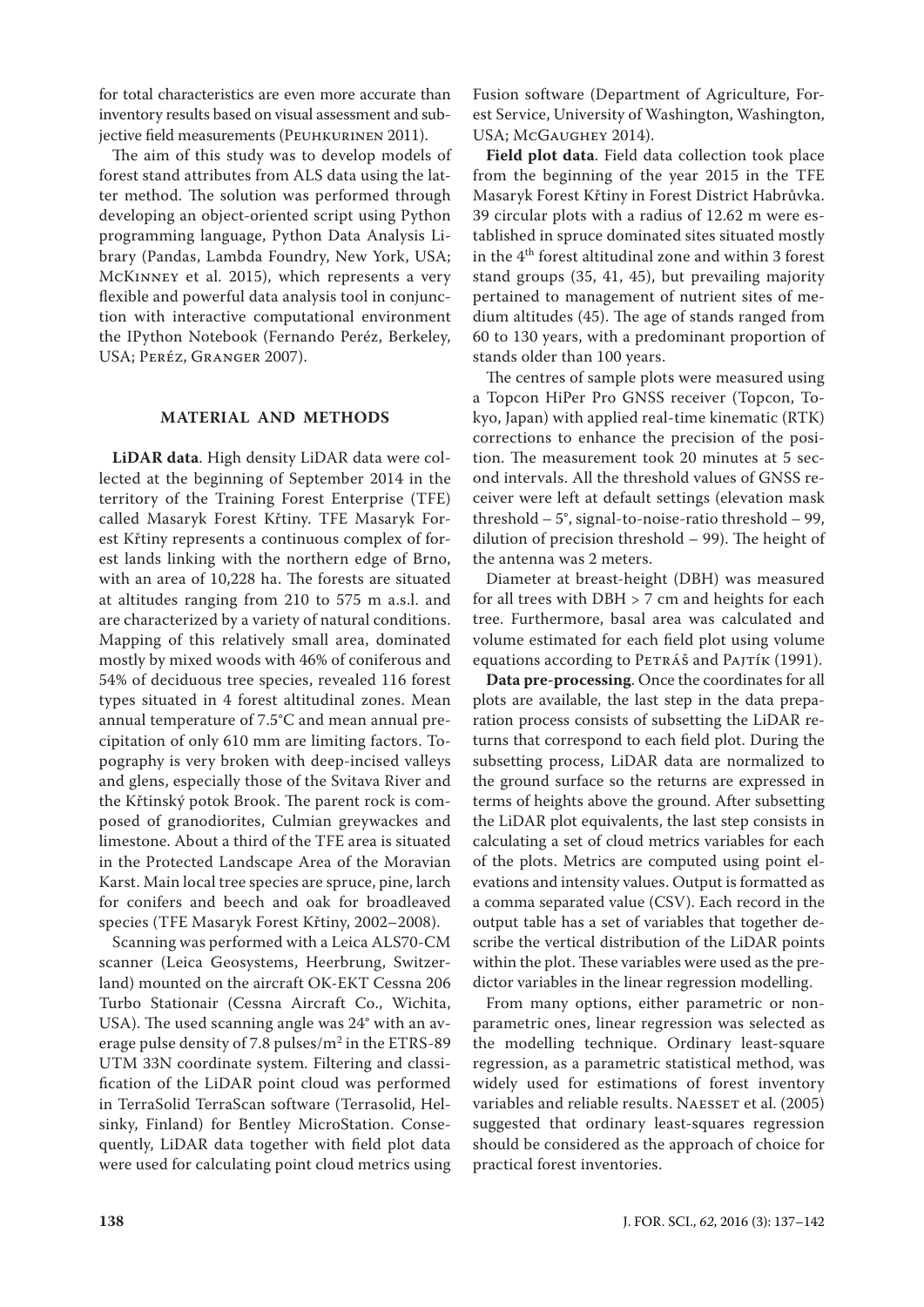Predictive models were developed according to general principles of LiDAR based model building as McGaughey (2014) proposed:

- (1) models should have as few parameters as possible;
- (2) simple explanations should be preferred to complex explanations;
- (3) experiments relying on few assumptions should be preferred to those relying on many;
- (4) most predictive LiDAR based models should not have more than three variables generally representing some form of the three metrics listed below:
	- (*i*) one related to height;
	- (*ii*) one related to canopy cover;
	- (*iii*) one from descriptive category.

The script is designed for interactive computational environment the IPython Notebook (Peréz, Granger 2007), in which it is possible to combine not only code execution but also text, mathematics and plots. Data manipulations were performed using the open source library Pandas for efficient, intuitive and flexible input data handling by means of data frame structures. For building the regression model and for subsequent tests and diagnostics a Python module Statsmodels (Josef Perktold, Montreal, Canada) was used (PERKTOLD et al. 2013). A Python library Matplotlib (John D. Hunter, Chicago, USA, HUNTER et al. 2015) was used for interactive displaying of charts in the IPython Notebook environment.

## **RESULTS**

#### **Implementation**

Input data consist of two CSV files, the one with measured variables for each plot and the other containing calculated point cloud metrics using the Fusion software.

The script itself consists of two classes. Along with the instantiation of the first class, by setting the paths for input tables as the first and second argument, additional arguments described in class documentation have to be set. Desired forest inventory variable for modelling as a string is the first one (e.g. *G* – basal area, *V* – volume), the other two are related to correlation analysis – method for calculating the correlation coefficient as a string (Pearson's correlation coefficient is recommended) and threshold value as a number, determining the acceptance level of the correlation coefficient of point cloud metrics for modelling.

After the class instantiation, the initialization method creates instances from both input tables adding

them to the Pandas format data frame, and furthermore calls each private method, constructed for data converting, cleaning and handling. The first public method being actually called by the user is the regression model building itself. According to general principles of the regression model building mentioned above, one to three independent variables can be selected from a list of point cloud metrics printed as a table along with the instantiation. Cloud metrics for model fitting are set manually as numbers, according to indices in the printed table or an optimization method could be utilized as described below in a contiguous subchapter. The returned result of fitted model uses attributes and methods of Statsmodels regression result described in its documentation which are obtained by means of code completion functionality in the IPython Notebook environment. It is used by typing the name of the result object with dot right after it and by pressing the tabulator key. Then the drop-down list of attributes and methods for the result object emerges (e.g. result.summary), where the result is an object created by the method for fitting a regression model and summary is a Statsmodels method, which produces an "human-readable" output of regression analysis.

The second class uses the resulting regression model as its input parameter and contains private methods for plotting and a number of public methods for regression diagnostics (e.g. Breusch-Pagan test, Goldfeld-Quandt test), which are called manually by means of the aforementioned code completion functionality in the IPython notebook environment. The plots consist of partial regression plots, influence plot, QQ-plot, leverage-resid<sup>2</sup> plot and Cook's distance plot. All plots are displayed automatically right after the instantiation of the diagnostics class.

#### **Model building**

The predictor variables were selected either manually from a list of cloud metrics printed along with the instantiation of the first class, or by means of an optimization method that could be chosen from the list of public methods of a class. According to principles outlined in McGaughey (2014), this method creates all possible combinations of pairs and triples of accepted cloud metrics and consequently constructs a regression model for each combination. The result of this method is a table with ID numbers of combinations as rows and assessment criterions  $(R^2, F\text{-test}, AIC, etc.)$  as columns. The combination of cloud metrics with the best reli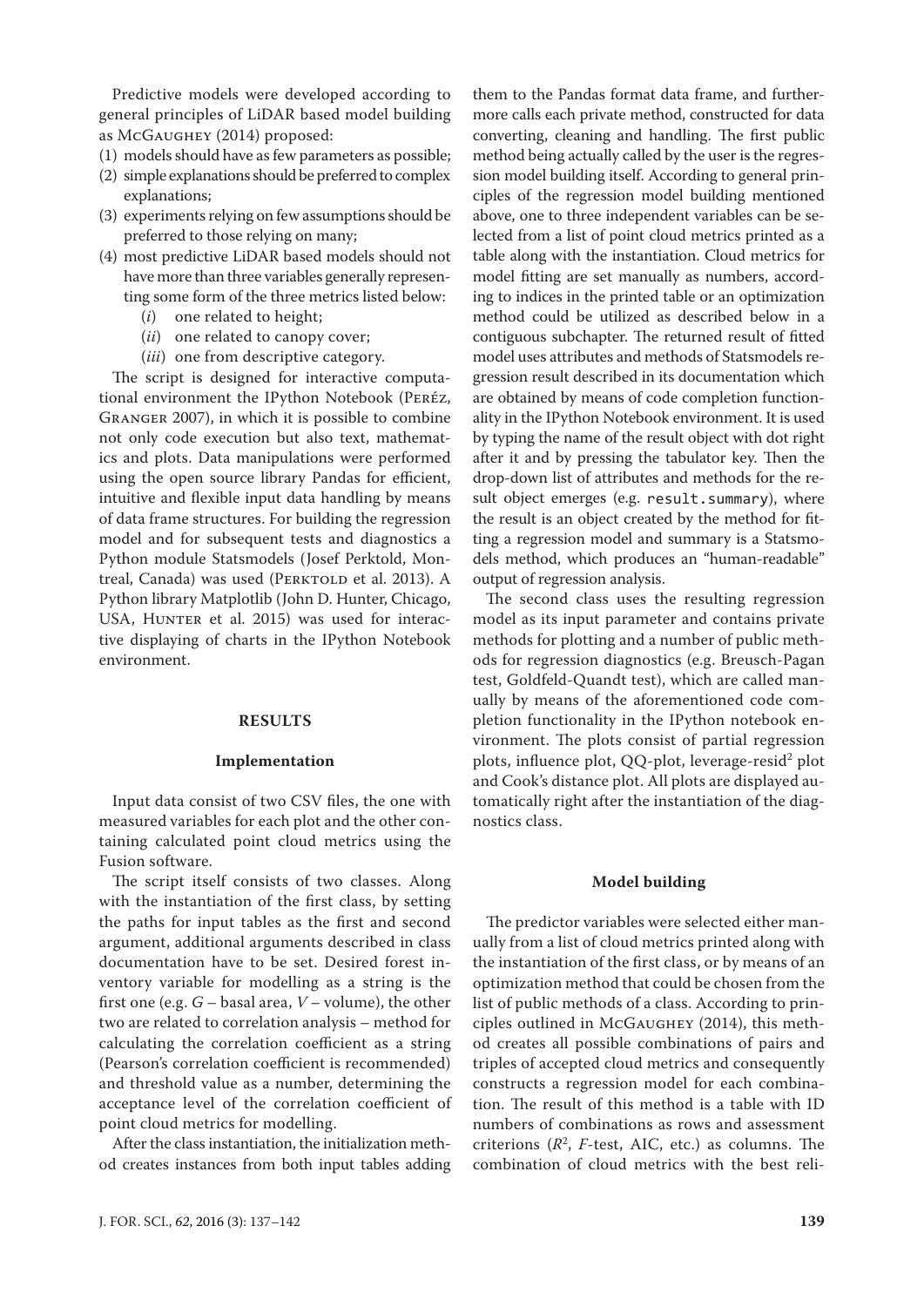ability can then be selected for further modelling and evaluated by the regression diagnostics as well.

Several regression models for forest inventory variables were developed and regression triplet was tested. All the selected models consisted of three or two predictor variables. Each model was validated and based on the tests performed, no errors were drawn that would affect their credibility. The following formulas may be tested for further modelling of forest inventory variables on the whole inventory area using the ArcGIS software (ESRI, Redlands, USA).

#### **Model for basal area** (Fig. 1)

The model for basal area  $G(m^2)$ ,  $R^2 = 0.79$ ,  $RMSE =$ 1.2, *RMSE* (%) = 50.2, *bias* = 0.19 (Eq. 1):

*G* = -3.9456 + 0.5536 × β<sub>1</sub> + 0.0861 × β<sub>2</sub> - 0.433 × β<sub>3</sub> (1)

where:

- $\beta_1$  cubic mean of height of all points within the point cloud (m),
- $\beta$ <sub>2</sub> percentage of all returns above the mean height of all returns within the point cloud above surface (%),
- $\beta_3$  height of returns in the 60<sup>th</sup> percentile (m).

#### **Model for volume** (Fig. 2)

The model for volume  $V(m^3)$ ,  $R^2 = 0.84$ ,  $RMSE =$ 17.77, *RMSE* (%) = 54.16, *bias* = 2.85 (Eq. 2):

$$
V = -57.6938 + 1.826 \times \beta_1 + 1.1315 \times \beta_2
$$

where:

- $β_1$  mean height of points in the 30<sup>th</sup> percentile of the point cloud (m),
- $β<sub>2</sub>$  percentage of all returns above the mean height of all returns within the point cloud above surface (%).

#### **DISCUSSION**

LiDAR point cloud metrics related to height, the coefficient of variation of height, and the density of cover were used for developing the models to predict stand attributes using ABA. Subsets of these metrics were used as independent variables in ordinary least-square regression. This is a common approach which has been used in many other studies (Naesset 2002, 2004; LIM, Treitz 2004). The strength of relationships between point cloud metrics and forest inventory attributes is predicated on the capability of LiDAR data to accurately characterize canopy height



Fig. 1. Partial regression plot for basal area model

 $β_1$  – cubic mean of the height of all points within the point cloud (m),  $β_2$  – percentage of all returns above the mean height of all returns within the point cloud above surface (%), β<sub>3</sub> – height of returns in the 60<sup>th</sup> percentile (m), *G* – basal area (m<sup>2</sup>)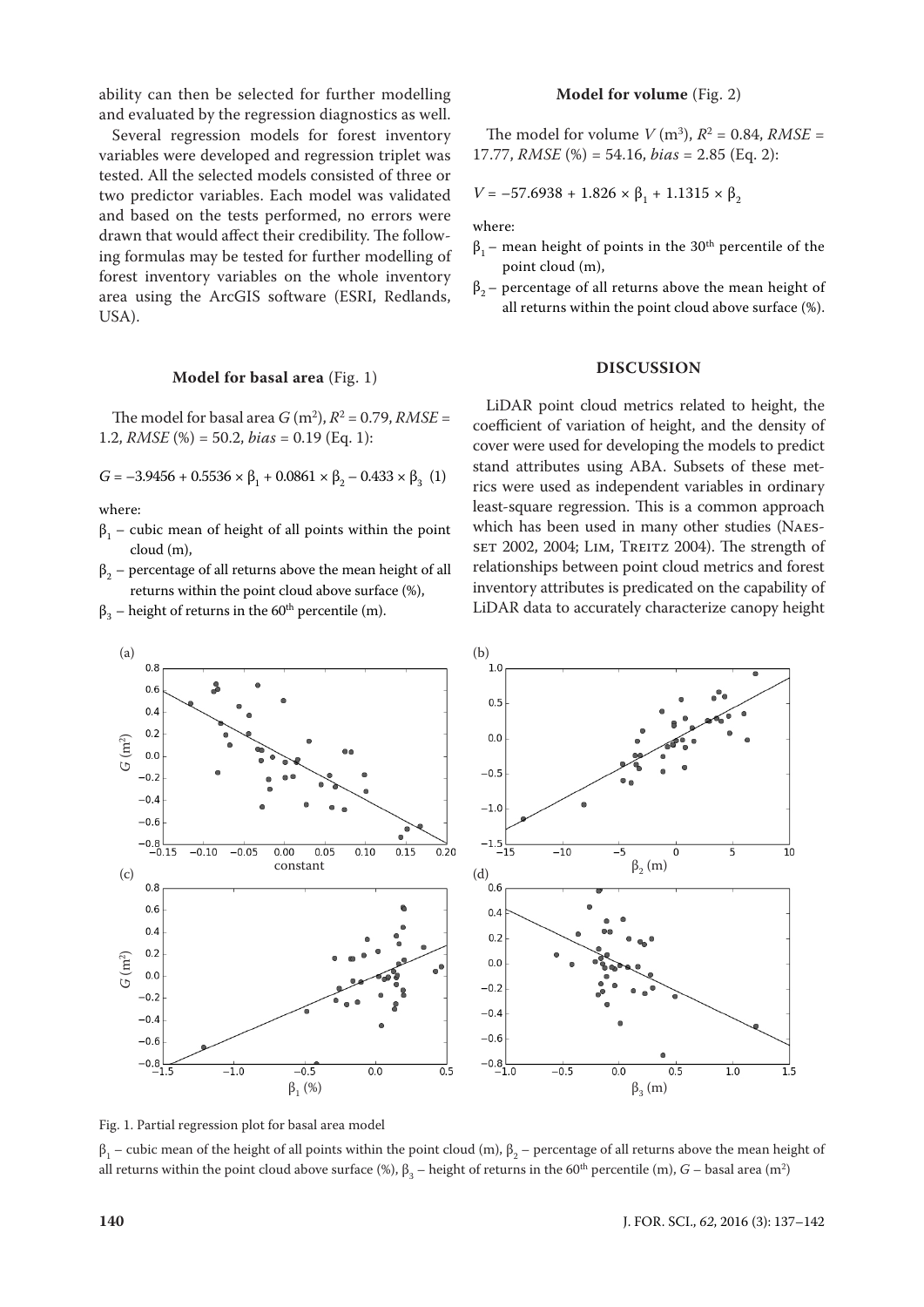

and density. Therefore, ensuring that non-canopy returns are separated from canopy returns is essential to develop models. In most studies, non-ground returns below a 2-m height threshold were excluded from the calculation of point cloud metrics (NAESSET 2002). The 2-m threshold has been applied also in this case. Research indicates that the 2-m threshold is appropriate in the conditions of mature boreal forests, hence all of the sample plots were located in the coniferous forest type dominated by Norway spruce.

Metric selection was done manually by an intuitive approach as recommended by WHITE et al. (2013) or by employing an optimization method as described above in the preceding chapter. Metric selection may suffer from either overfitting or multicollinearity (Chen et al. 2007). An overfitting problem was irrelevant after all, since only three or less cloud metrics were used as predictors of the model. A strong intercorrelation between candidate cloud metrics generated from LiDAR data is one of the ABA drawbacks. Multicollinearity does not reduce the predictive power or reliability of the model as a whole, but the model may not give valid results. Therefore, metrics with high correlation between each other were excluded. Dropping a predictor can be sometimes actively misleading, but in this case, excluding the predictors is a somewhat reasonable thing to do, since many of the cloud metrics are measuring more or less the same thing. As well, principal component analysis can be used to set a small set of relevant metrics, but the intercorrelation of many LiDAR cloud metrics still un-



Fig. 2. Partial regression plot for volume model

 $\beta_1$  – mean height of points in the 30<sup>th</sup> percentile of the point cloud (m),  $\beta_2$  – percentage of all returns above the mean height of all returns within the point cloud above surface (%),  $V$  – volume  $(m^3)$ 

dermines this approach. This problem was partially solved by centring the independent variables. This phenomenon was caused particularly by a small sample of observations, therefore it was tested right along with fitting the model, so the intercorrelated metrics could be replaced and the model refitted. There is also a risk in extrapolating the modelled relationship beyond the range of the field collected data, due to the lack of field plot data. Notwithstanding that field work is both costly and time-consuming, it is highly recommended to obtain more data from ground measurements for further testing.

The results indicate that the use of LiDAR data is a viable data source for generating accurate estimates of forest variables such as wood volume or basal area. It appears that the LiDAR-based cloud metrics, based upon the height distribution of LiDAR measurements, capture structural information related to quantitative canopy characteristics. In spite of the considerable variation around canopy height quantiles and in laser sampling density of the 500 m<sup>2</sup> plots, the coefficients of determination  $(R^2)$  for volume of 0.84 and basal area 0.79 seem to correspond more or less to previous findings.

MEANS et al. (2000) reported  $R^2$  for basal area and volume of 0.94–0.95 and 0.95–0.97, respectively, for  $2500 \text{ m}^2$  plots, which is slightly better than findings introduced in this study. On the other hand, the precision seems to be fully corresponding with the size of the plots and their number, as outlined in NAESSET (2002), where 88 circular plots with the